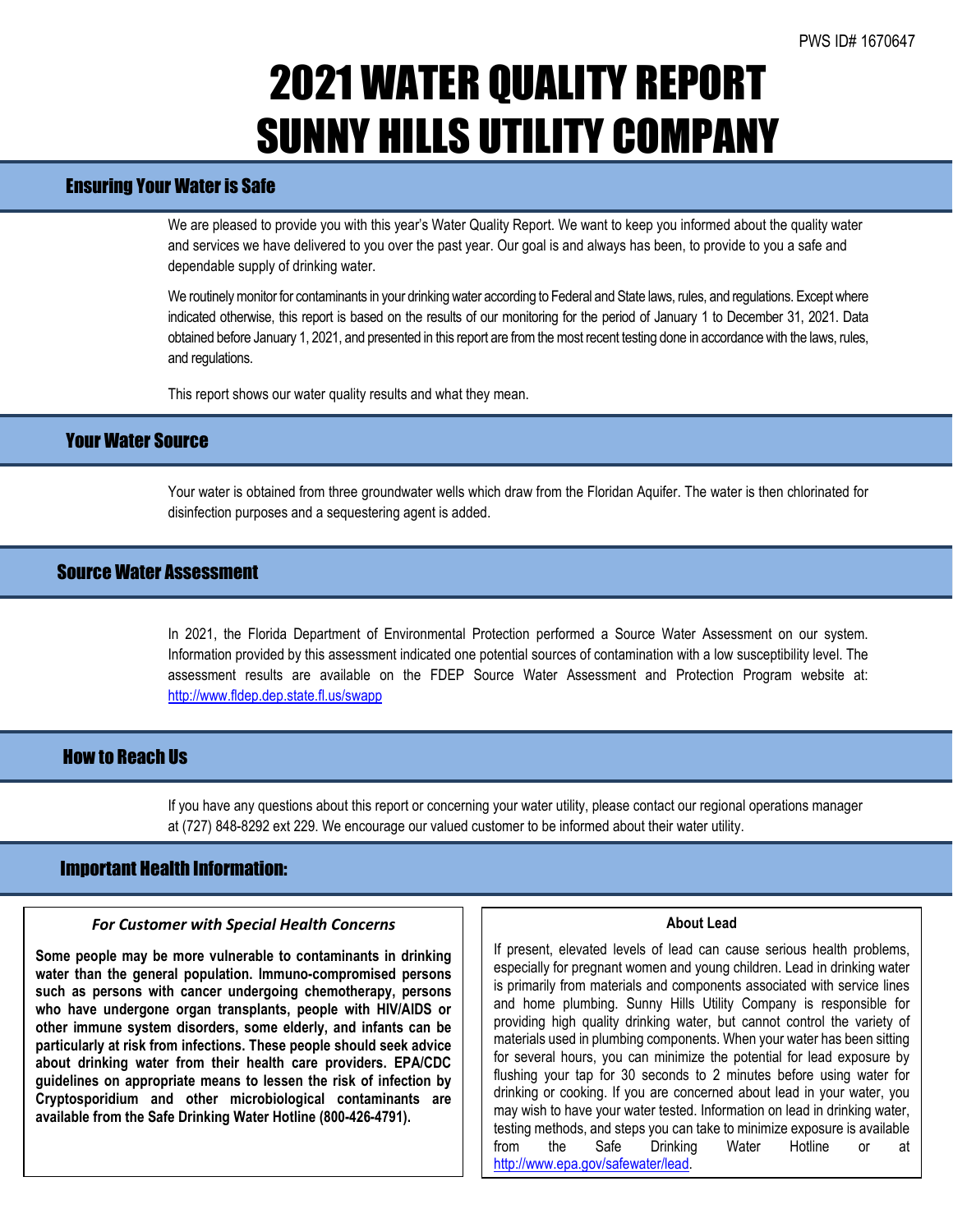# 2021 WATER QUALITY REPORT SUNNY HILLS UTILITY COMPANY

## About Your Drinking Water

### **ADDITIONAL HEALTH INFORMATION**

The sources of drinking water (both tap water and bottled water) include rivers, lakes, streams, ponds, reservoirs, springs, and wells. As water travels over the surface of the land or through the ground, it dissolves naturally occurring minerals and, in some cases, radioactive material, and can pick up substances resulting from the presence of animals or from human activity. Contaminants that may be present in source water include:

**(A) Microbial contaminants**, such as viruses and bacteria, which may come from sewage treatment plants, septic systems, agricultural livestock operations, and wildlife.

**(B) Inorganic contaminants**, such as salts and metals, which can be naturally occurring or result from urban stormwater runoff, industrial or domestic wastewater discharges, oil and gas production, mining, or farming.

**(C) Pesticides and herbicides**, which may come from a variety of sources such as agriculture, urban stormwater runoff, and residential uses.

**(D) Organic chemical contaminants**, including synthetic and volatile organic chemicals, which are by-products of industrial processes and petroleum production, and can also come from gas stations, urban stormwater runoff, and septic systems.

**(E) Radioactive contaminants**, which can be naturally occurring or be the result of oil and gas production and mining activities.

In order to ensure that tap water is safe to drink, the EPA prescribes regulations which limit the amount of certain contaminants in water provided by public water systems. The Food and Drug Administration (FDA) regulations establish limits for contaminants in bottled water which must provide the same protection for public health.

Drinking water, including bottled water, may reasonably be expected to contain at least small amounts of some contaminants. The presence of contaminants does not necessarily indicate that the water poses a health risk. More information about contaminants and potential health effects can be obtained by calling the **Environmental Protection Agency's Safe Drinking Water Hotline at 1-800-426-4791**.

### **HOW TO READ THE TABLE**

In the table accompanying this report you may find unfamiliar terms and abbreviations. The following definitions are provided to assist you with understanding the report.

#### **Important Definitions:**

- **Maximum Contaminant Level or MCL:** The highest level of a contaminant that is allowed in drinking water. MCLs are set as close to the MCLGs as feasible using the best available treatment technology.
- **Maximum Contaminant Level Goal or MCLG:** The level of a contaminant in drinking water bellow which there is no known or expected risk to health. MCLGs allow for a margin of safety.
- Action Level or AL: The concentration of a contaminant which, if exceeded, triggers treatment or other requirements that a water system must follow.
- **Maximum Residual Disinfectant Level or MRDL:** The highest level of a disinfectant allowed in drinking water. There is convincing evidence that addition of a disinfectant is necessary for control of microbial contaminants.
- **Maximum Residual Disinfectant Level Goal or MRDLG:** The level of a drinking water disinfectant below which there is no known or expected risk to health. MRDLGs do not reflect the benefits of the use of disinfectants to control microbial contaminants.
- **ND:** Means not detected and indicates that the substance was not found by laboratory analysis.
- **Parts per Billion (ppb) or Micrograms per Liter (μg/l):** One part by weight of analyte to 1 billion parts by weight of the water sample.
- **Parts per Million (ppm) or Milligrams per Liter (mg/l):** One part by weight of analyte to 1 million parts by weight of the water sample.
- **Picocurie per Liter (pCi/L):** Measure of the radioactivity in water.